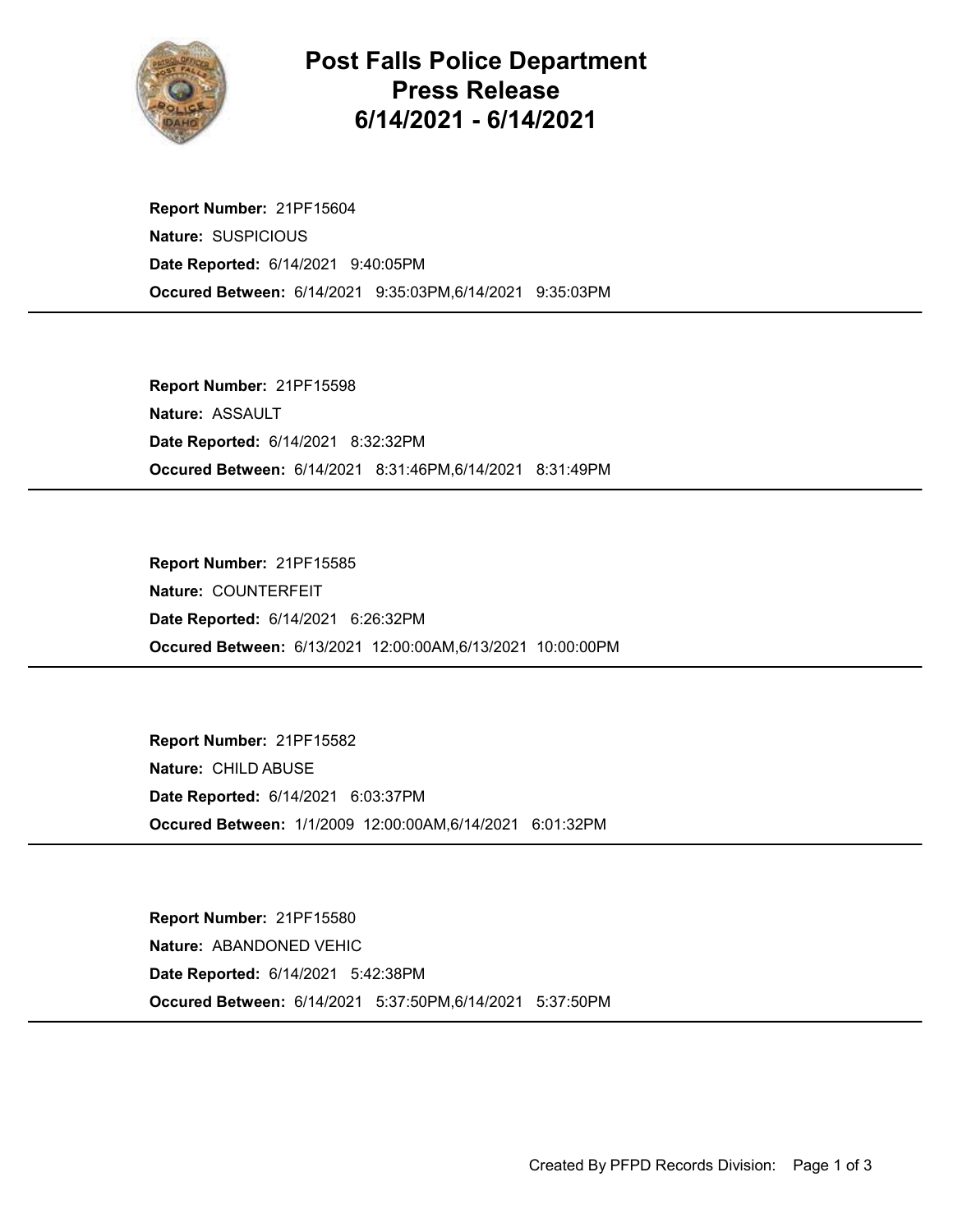Occured Between: 6/12/2021 12:00:00PM,6/12/2021 4:00:00PM Report Number: 21PF15574 Nature: MAL INJURY Date Reported: 6/14/2021 4:45:58PM

Occured Between: 5/29/2021 8:00:00AM,6/12/2021 5:22:00AM Report Number: 21PF15572 Nature: HARASSMENT,PHON Date Reported: 6/14/2021 4:35:54PM

Occured Between: 6/14/2021 2:22:48PM,6/14/2021 2:22:48PM Report Number: 21PF15559 Nature: ABANDONED VEHIC Date Reported: 6/14/2021 2:26:20PM

Occured Between: 6/12/2021 2:39:00AM,6/12/2021 6:00:00PM Report Number: 21PF15548 Nature: THEFT Date Reported: 6/14/2021 12:52:59PM

Occured Between: 6/14/2021 11:43:54AM,6/14/2021 11:43:54AM Report Number: 21PF15538 Nature: ACCIDENT PD Date Reported: 6/14/2021 11:45:35AM

Occured Between: 6/14/2021 8:02:21AM,6/14/2021 8:02:21AM Report Number: 21PF15512 Nature: ABANDONED VEHIC Date Reported: 6/14/2021 8:05:03AM